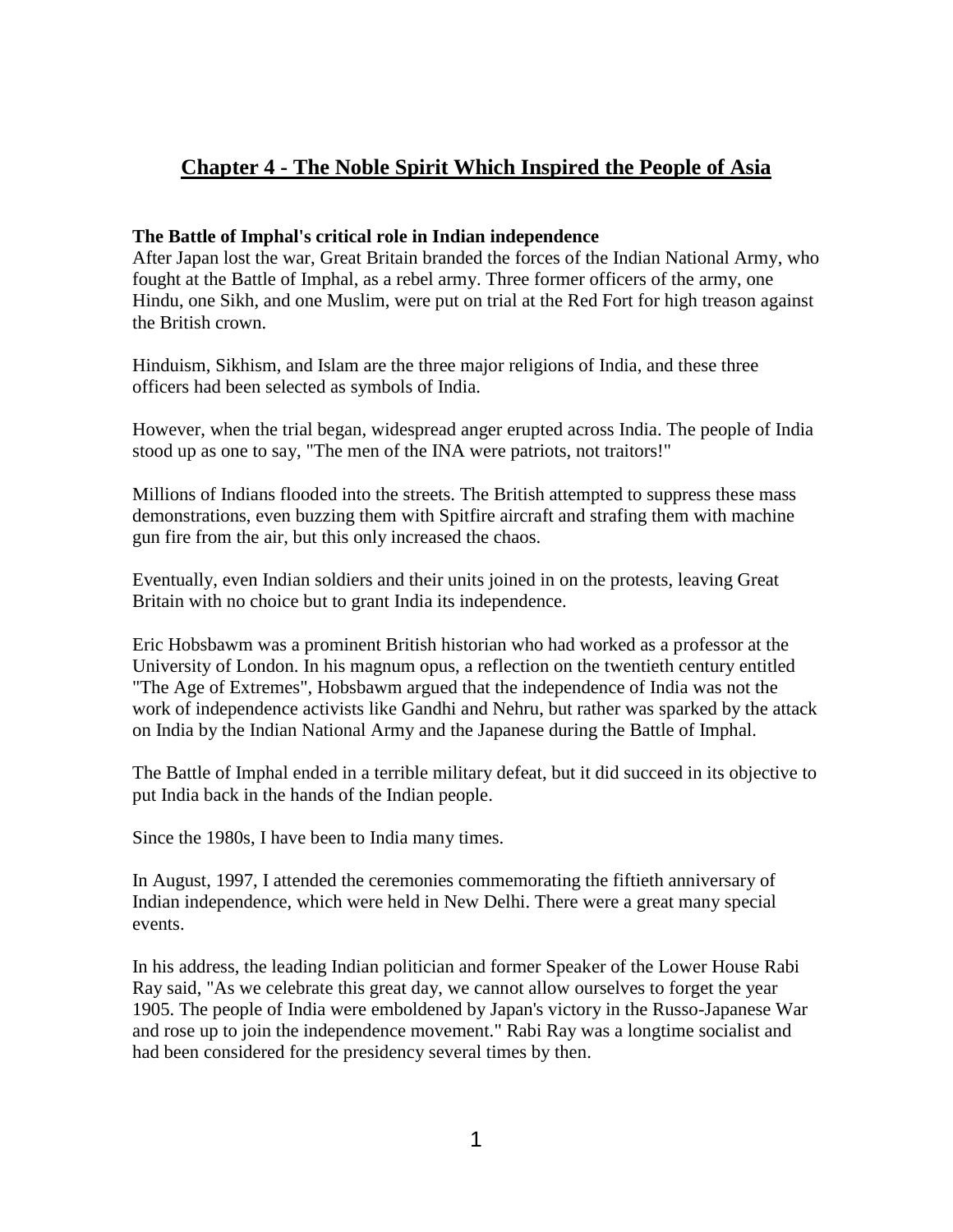Dr. Pran Nath Lekhi, an Indian independence fighter and influential lawyer, said of the Battle of Imphal, "As long as the light of the sun illuminates the sky, the light of the moon soaks the earth, and the light of the stars shine in the night, the people of India will not forget their debt of gratitude to the people of Japan."

The next year, when I returned to New Delhi, three senior members of the All India INA Committee, a veterans' association for former Indian National Army members, paid me a visit at the hotel where I was staying. They handed me a letter of thanks written in English and told me, "We veterans all feel gratitude to Japan. Please take this letter of thanks to Yasukuni Shrine as an offering."

I translated the letter into Japanese and delivered it to Yasukuni Shrine.

The letter read, "India's debt to Japan is too great to be adequately expressed through words. Your great country offered us all the military assistance it could at the time of the liberation of India. A hundred thousand or more Japanese soldiers fought with us as comrades in arms and shed their blood, sweat, and tears alongside us. The Indian National Army will never forget all those noble men of the Japanese Imperial Army who perished for the cause of India. The Imperial Japanese Army made India an independent country, and we pray that the bond between India and Japan will henceforth become even stronger. -SS Yadav, Captain in the Indian National Army and General Secretary of the All India INA Committee"

Yasukuni Shrine duly put the letter and its Japanese translation up for display in its war museum, Yushukan.

Over 20,000 Japanese soldiers died of disease during the Battle of Imphal. The whole campaign was regarded as being highly reckless, and during the Japanese retreat, huge numbers of soldiers died of disease, injuries, and starvation. So many corpses were piled up along the Japanese lines of retreat that they were called "bone roads".

## **A letter from a war widow**

After returning from India, I got a spot on a television program in which I mentioned Hobsbawm's views on the Battle of Imphal and the letter of thanks from the All India INA Committee I had been asked to deliver to Yasukuni Shrine.

After this, a letter was sent to the television station addressed to me from a widow who said that her husband had died during the Battle of Imphal.

She wrote in her letter, "All this time, I believed that my husband had died in vain. When I saw that television program and learned that the Battle of Imphal had led to the independence of India, I couldn't help but shed tears of joy... I'm sorry to bother a busy man such as yourself, but if you would kindly send me a video of that program, I would be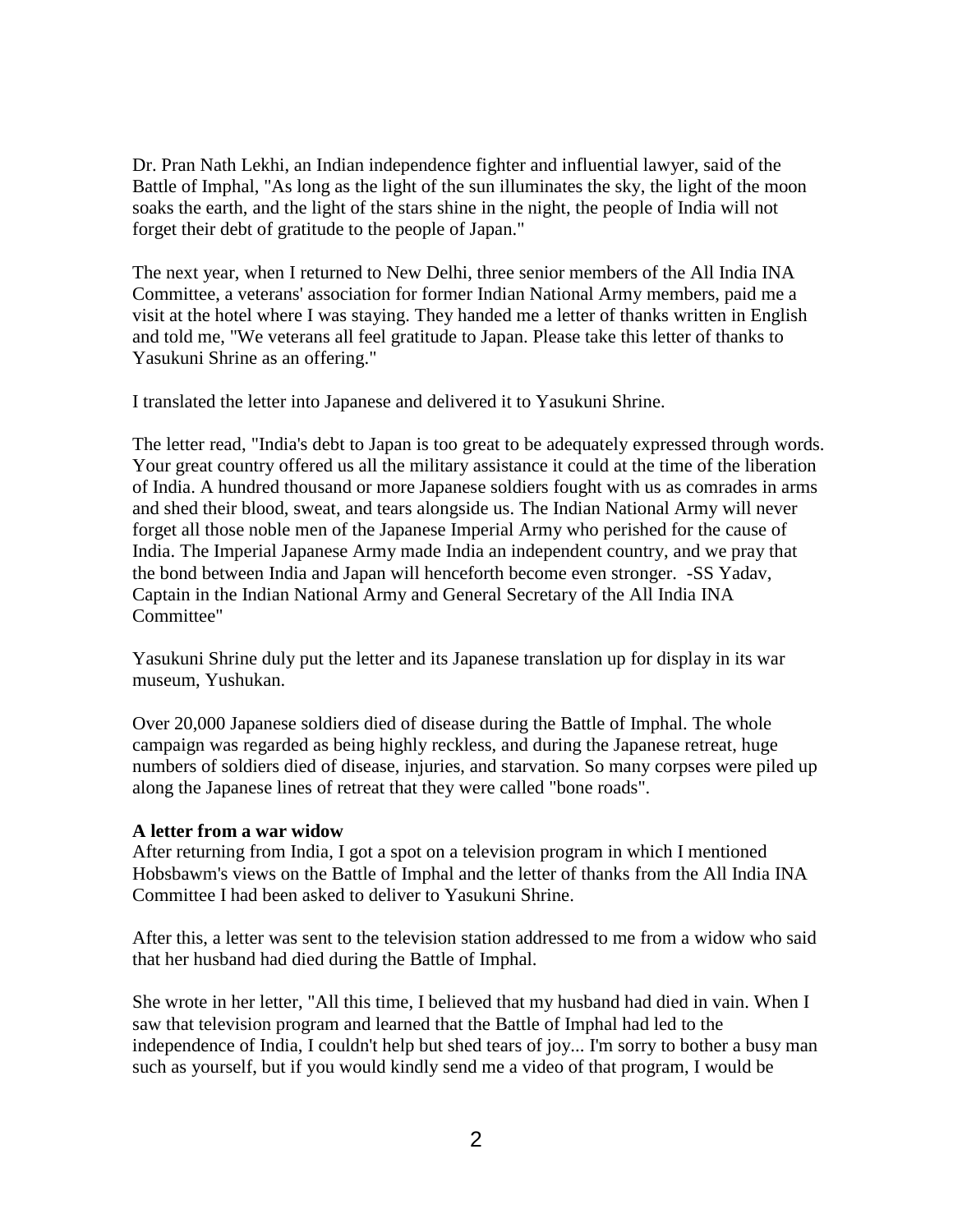deeply grateful. I want to place it on the altar dedicated to my late husband." Folded up and enclosed in the letter were five thousand yen in new banknotes.

I asked the television station for a video, which I then mailed to the widow.

Following Japan's defeat in the war, Bose decided to escape to the Soviet Union and carry on the struggle for independence from there. On August 18, he landed at Taipei Airport aboard a Japanese Army transport plane, but immediately after it took off again bound for Dalian, it crashed and burst into flames, killing Bose.

Today, bronze statues of Bose stand on the premises of India's Parliament House and in the garden of the Red Fort. Bose's portrait in Parliament House was hung beside those of Nehru and Gandhi.

Until recently, the Indian ambassador in Tokyo had invited veterans of F Agency or their surviving family members to the embassy for an annual appreciation banquet every October 21. On October 21, Bose had established the Provisional Government of Free India with Japanese support, a date which is commemorated in India as Azad Hind Day, the Day of Free India.

## **The independence monument engraved with Japan's imperial year**

Indonesia declared its independence two days after Japan surrendered.

Japan had promised the month before to grant Indonesia independence in September, but ultimately Japan surrendered to the Allies one month before.

The Indonesian independence leaders Sukarno and Hatta strongly desired to declare independence before the Allied forces arrived, but Japanese Army headquarters in Jakarta firmly rejected their request. The Japanese Army was worried about what sort of revenge the Allies might exact upon Japan if it granted Indonesia independence after the surrender.

In spite of the Japanese Army's strong rejection, Hatta and Sukarno went through with their declaration of independence on August 17. Out of gratitude to Japan, the date printed on the declaration of independence is "17 8 05", meaning August 17 of the 2,605th year since the founding of Japan's ruling imperial dynasty in 660 BC. This "imperial year" system was in common use in Japan before World War II.

Japan did not compel Indonesia to use the imperial year. Indonesia is a Muslim country, so even though the Indonesians could not have used the year 1945 from the Christian calendar, they could have used the relevant date from the Muslim calendar. Even now, Japan's imperial year remains engraved on Indonesia's independence monument in Jakarta.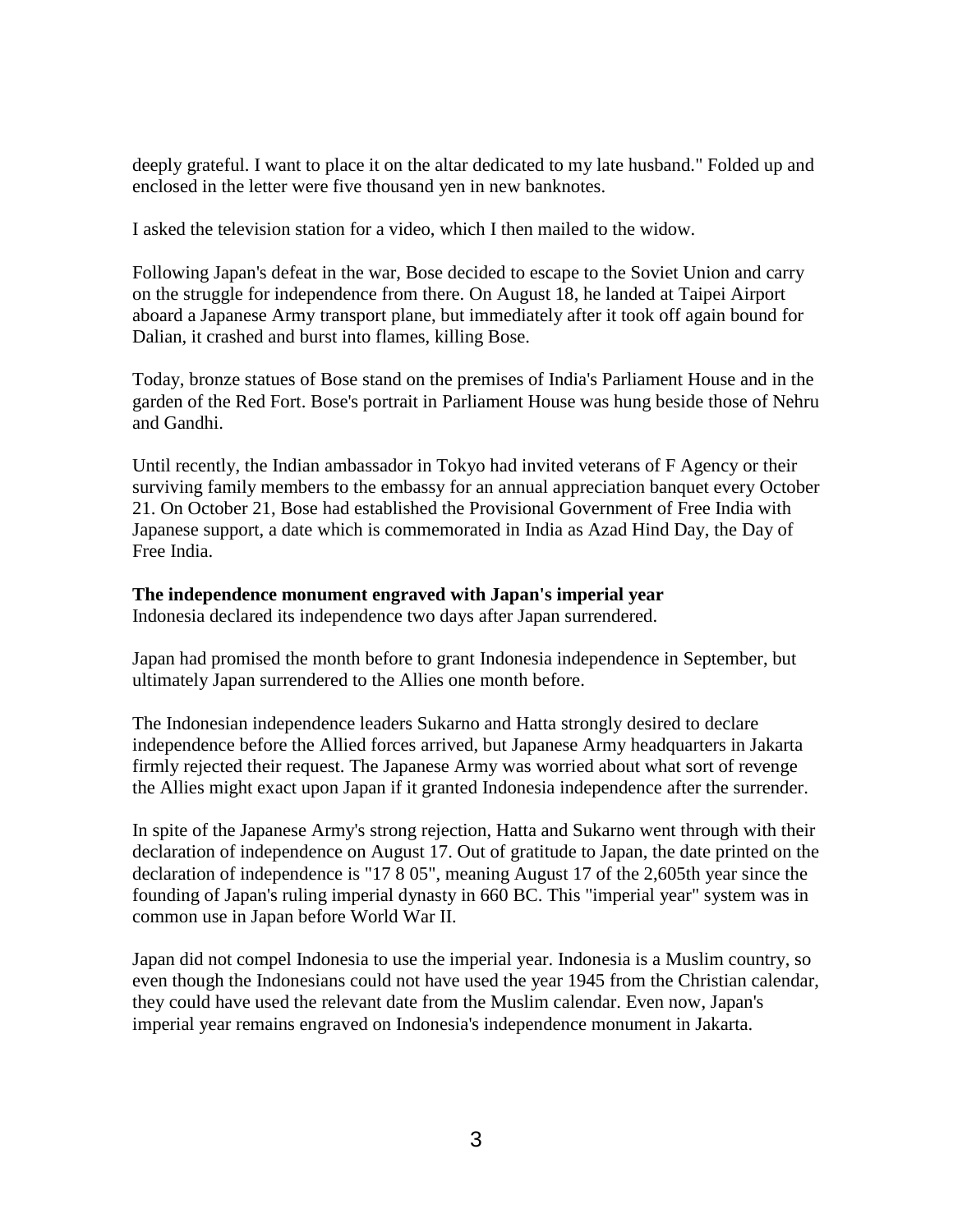My first visit to Indonesia was in the year 1970 when I was invited to a development economics conference in Jakarta called, "Indonesia in the Year 2000", presided over by President Suharto.

During World War II, Japan recruited young Indonesians to serve in the volunteer army Defenders of the Homeland, known by its Indonesian acronym PETA. Even today, at Indonesia's Independence Day ceremonies held in Jakarta every August 17, former officers of PETA attend the ceremonies with the Indonesian flag in hand and a Japanese sword hung from the belt of their green uniforms.

Then a female chorus sings the PETA March in Indonesian, which goes "Old Asia suffers in misery, we have endured harsh repression for centuries, Greater Japan stands up valiantly, to protect us and save Asia, Onward! Onward! PETA!" After this, they usually sing patriotic Japanese songs in the Japanese language such as "Flower of Patriotism" and "The Patriotic March". I own a video recording of the entire ceremony.

Due to the work of the officers and men of the Japanese Army, PETA members constituted Indonesia's national army at the time of independence and trained over 40,000 young men.

After the war had ended, British and Dutch soldiers landed in Indonesia in a bid to bring Indonesia back under Dutch colonial rule.

They were fired upon by Indonesian soldiers bearing Indonesia's red and white flag, thus starting a brutal war for independence which lasted four years. Former members of PETA formed the core of the military forces fighting for independence.

PETA was the incubator of many of Indonesia's most talented postwar political leaders. Among PETA leaders were future President Suharto, future Vice-President Umar Wirahadikusumah, and Sudirman, the first commander-in-chief of the Indonesian Army, who was a major unit leader in PETA.

Former PETA members say uniformly that the education they received from the Japanese Army provided Indonesian youth with not only military training, but also the physical and mental training necessary to fight for independence.

After the end of the war, Indonesians continued to pay deep respect to the Japanese officers who contributed to Indonesia's independence and the Japanese soldiers who served as instructors in PETA.

When I travelled to Jakarta, former PETA members often paid me visits at my hotel along with their wives.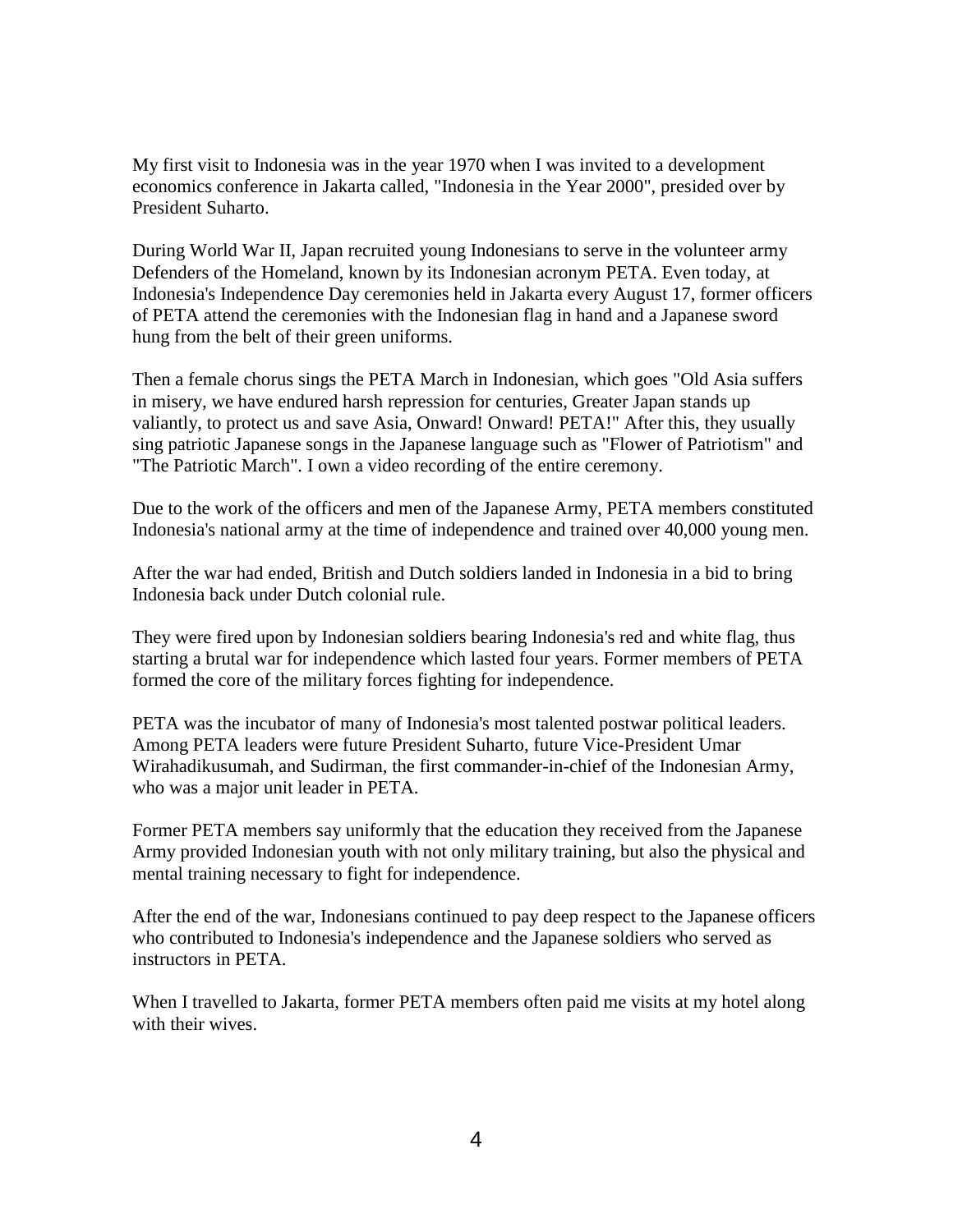They gathered in the hotel lobby and, with lyric sheets in hand, they each sang for me a series of Japanese patriotic and military songs including "Flower of Patriotism", "Heaven's Paratroopers", and "A Soldier's Specialty".

In 1977, when the South Korean representative at an international conference in Manila strongly criticized Japan, Brigadier General Ali Murtopo, special advisor to the president of Indonesia and Deputy Minister of Information, requested a chance to speak, and he reprimanded the South Korean representative as follows.

"Japan is Asia's shining light. Japan fought World War II to make Asia independent. Although this was a battle the people of Asia should have fought, it was the people of Japan who stood up and sacrificed themselves for the cause."

According to Ali Murtopo, the other representatives from Southeast Asia applauded all at once, and the South Korean representative hung his head downward in dismay.

In the year 2011, the Indonesian government donated to Japan a bronze statue of General Sudirman, the supreme commander of Indonesian forces during the war for independence.

Today, this statue is located on the grounds of the Japanese Defense Ministry in Ichigayadai, Tokyo.

Ichigayadai is also where the Tokyo War Crimes Trial was held so that the United States could try Japan's leaders for the crime of acts of aggression against Asia.

During the Indonesian war for independence, General Sudirman was known as Pa Dirman, meaning Father Dirman. He was beloved by all his countrymen.

In Jakarta, there is a Sudirman Street where, at its center, an identical bronze statue of General Sudirman also stands.

Japan's statue of Sudirman was set up in the country's most fitting spot for it. The fact that Indonesia gave Japan a statue of the supreme commander of its independence army and put it in Ichigayadai is a refutation of the legality and the verdict of the Tokyo War Crimes Trial.

Anyone who makes a request at the Ministry of Defense is permitted to view its statue of General Sudirman. Why not go pay your respects there on Indonesia's Independence Day next August 17?

#### **The movie "Pride: The Fateful Moment" moved Japan's youth**

The Tokyo War Crimes Trial aimed to try Japan's leaders for "crimes against peace" before a tribunal that the Allies had established in Ichigayadai. However, the Allies had decided in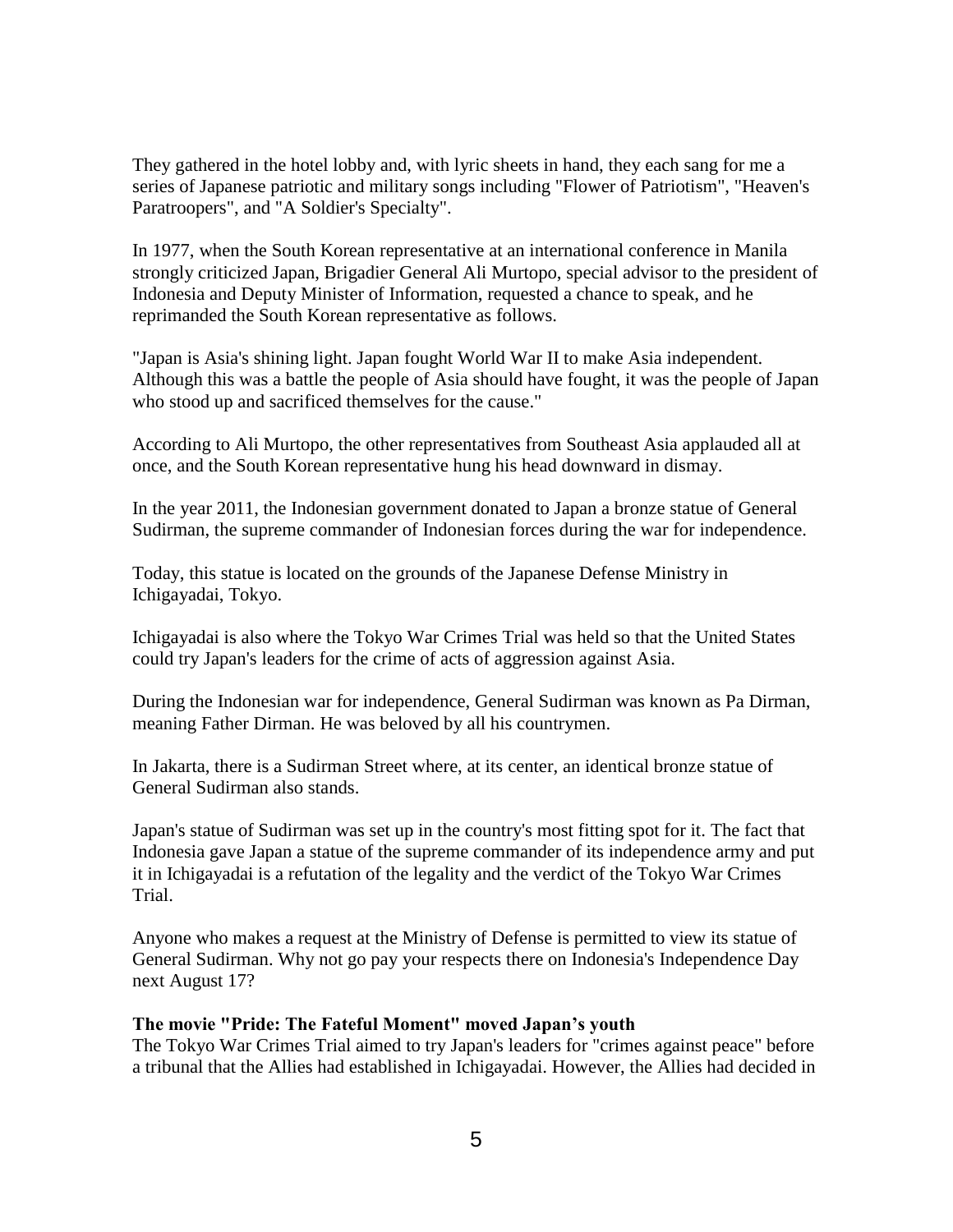advance that Japan was the "aggressor nation". The Tokyo War Crimes Trial was in fact an act of murder that certainly did not deserve to be called a "trial".

When I was still in university, I signed on with the script department at Toho Studios and was involved in film production. However, my true dream since then was to create a drama film, perhaps my magnum opus, proving that the Tokyo War Crimes Trial was nothing more than an unjust lynching carried out by the victor powers of World War II.

In 1998, the movie "Pride: The Fateful Moment", featuring Prime Minister Tojo Hideki and Indian justice Radhabinod Pal as its protagonists, was produced and then distributed by Toei Studios. I was the author of the film's draft screenplay.

The word "Pride" which I used in the title was meant to express the pride of Japan and of Tojo Hideki while he was on trial as a defendant.

During our first preliminary discussions with Toei Studios, the studio executives actually told us that, "We suspect that a movie on that sort of topic will only appeal to senior citizens at least in their 60s or 70s."

And yet, when the film premiered, more than half of its audience was in their forties or younger. I peered in on several screenings of the film, and always saw plenty of people in their 20s or 30s. Not a few among them were moved to tears by the film.

Even prior to the premiere of "Pride: The Fateful Moment", when I was serving on the production committee, the film was garnering a tremendous response and many excellent reviews nationwide. It became the most viewed Japanese movie in the first half of the year 1998. Across the whole year, it was the second highest grossing film at the box office, after Toho's movie "Bayside Shakedown".

It attracted this much attention even before its premiere thanks to the considerable coverage the movie received in newspapers and on television.

Before the preview screening, I happened by chance to turn on NHK TV and saw a 7:00 AM news broadcast which started with former Prime Minister Murayama Tomiichi's visit to China. There was a video of his meeting with Chinese President Jiang Zemin, during which Jiang denounced our movie and Murayama apologized in response.

There was a close-up of Murayama hanging his head and saying "I deeply apologize." However, if I had been in Mr. Murayama's position I would have responded to Jiang's criticism by saying, "I too found the movie to be deplorable, but unlike your country Japan is a democracy. Even if Japanese citizens create a scandalous movie, the government may not intervene."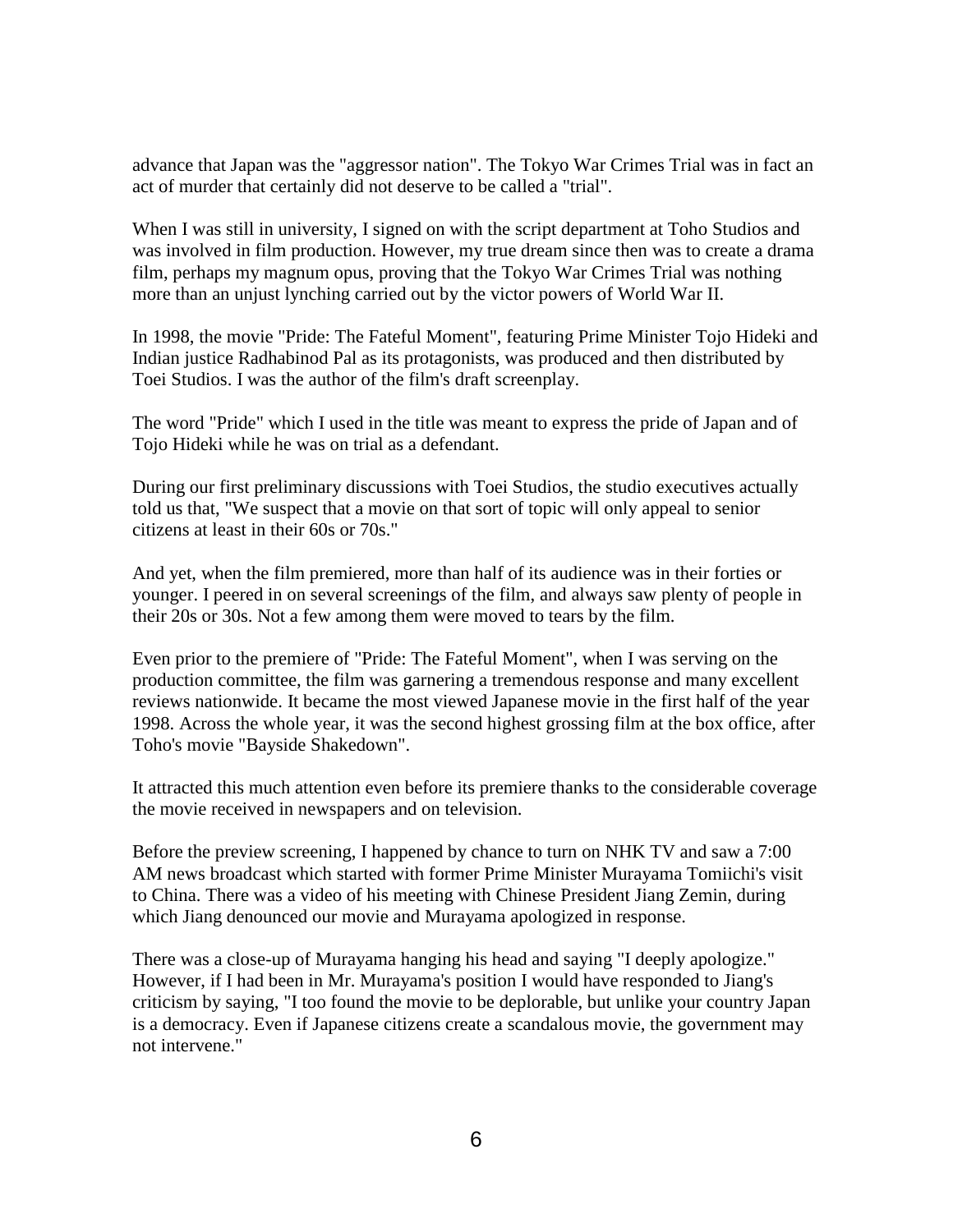That morning, all of Japan's morning newspapers, from the Yomiuri Shimbun to the Mainichi Shimbun, were covering this story at the top of their front pages. Under normal circumstances, it would have been unheard-of for newspapers to discuss an entertainment film on their front page. My colleagues and I were all thrilled by the publicity.

China was familiar with the film even before the preview screening. Clearly, either a person from Toei's labor union or someone else with inside connections had tipped off the Chinese embassy in advance.

## **Bringing back the spirit of "self-preservation and self-defense"**

I served on the production committee of the 2001 film, "Merdeka 17805", about the Japanese liberation of Indonesia. It was released nationwide by Toei Studios.

This was Japan's first nationwide screening of a factually-based drama film concerning Japan's liberation of Asian peoples during World War II.

At the start of the film the subtitles say in large lettering, "Japan went to war for its own self-preservation and self-defense." It was also the first postwar Japanese film to include this message.

The phrase "self-preservation and self-defense" appears in Japan's Imperial Declaration of War of 1941 against the United States and Great Britain.

I viewed the movie many times from the pre-editing rush stage and onwards, but I was touched each time I saw this.

There were large audiences at preview screenings of the film, and many among them were moved to tears. One university professor told me, "Our heartfelt tears have washed away the fifty-five years of humiliation which have elapsed since the end of the war." A member of the Japan Self-Defense Forces remarked that, "I will tell my colleagues to bring a towel to dry away their tears."

After freeing Indonesia, then known as the Dutch East Indies, from three hundred and fifty years of Dutch colonial rule in March of 1942, the Japanese Army set up a military administration with the goal of preparing the country for independence. The Japanese established Indonesian as the standard national language, improved school education, and founded organizations like women's groups, civil defense units, public service groups, and neighborhood associations which operated on all the islands of Indonesia.

The movie is based on the true story of how the Japanese Army founded and trained PETA, the forerunner to the post-independence Indonesian Armed Forces.

Before the release of the movie, my novelization, also entitled "Merdeka 17805", was published.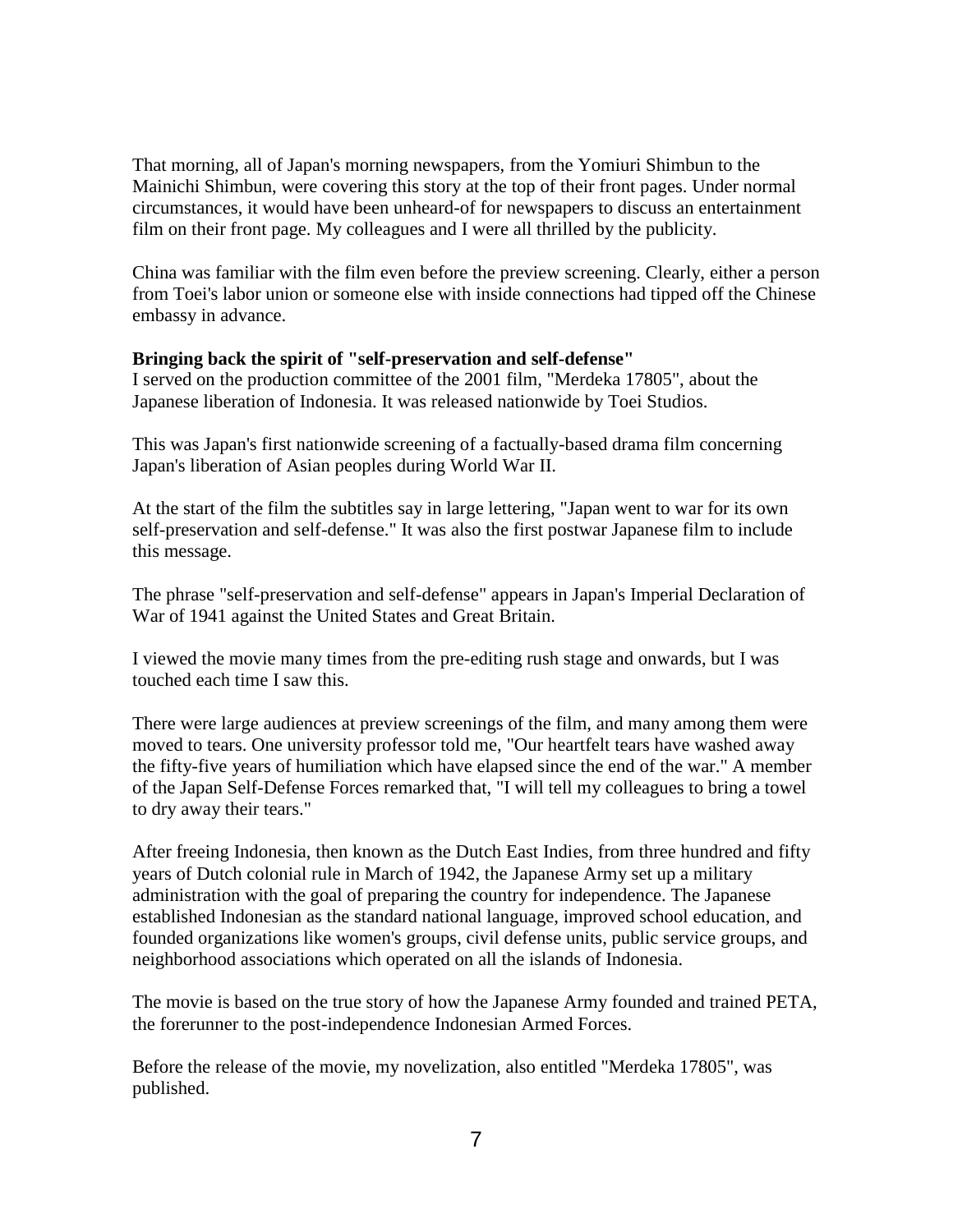It is a work that harkens back to a time and a spirit that have been forgotten.

The protagonist is based on the real-life Yanagawa Munenari, a hot-blooded First Lieutenant (promoted to Captain after the war) in the Japanese Army. After graduating from Takushoku University, Yanagawa studied at the Nakano School for army intelligence officers. In 1942, he participated in a landing operation under enemy fire on the island of Java. The scene in the movie where he single-handedly charges into the Dutch Army headquarters with his sword drawn and demands the surrender of the commander was also an actual event.

Yanagawa opened the Youth Dojo to train the future leaders of the Indonesian National Armed Forces. He played a key role in the founding of PETA.

Following Japan's defeat, the Dutch Army returned to Indonesia with the support of the British Army in order to restore the colonial regime. They were resisted by proindependence Indonesian forces carrying Indonesia's red and white national flag, the Merah-Putih. Former members of PETA, who numbered 38,000 men, formed their core.

If PETA had never existed, Indonesia could not possibly have won the war for independence.

Two thousand Japanese soldiers declined to return to Japan after the end of World War II and, in order to continue their fight to liberate Asia, they instead remained in Indonesia where they participated in the war for independence alongside the Indonesian people. Yanagawa returned home after the end of World War II, so the rest of the protagonist's story is fictional.

Half of the over two thousand Japanese soldiers who fought in Indonesia's war for independence died in combat. The remains of the Japanese soldiers who gave their lives for Indonesia's independence today lie in Indonesia's Heroes' Cemetery.

I named the protagonist Shimazaki Takeo. Right after the Indonesians have achieved victory in the intense final battle for Yogyakarta, Java, Shimazaki is rejoicing with his Indonesian girlfriend when he is shot and killed by a Dutch sniper.

I wrote this scene as follows.

"The bright moon had illuminated the contours of the far-away mountains.

Aryati's forehead reflected the stars and the moonlight cast beautiful shadows over her face.

At that moment, Shimazaki suddenly lurched backwards and fell to the ground. A second later, the sound of a gunshot rang out from far in the distance.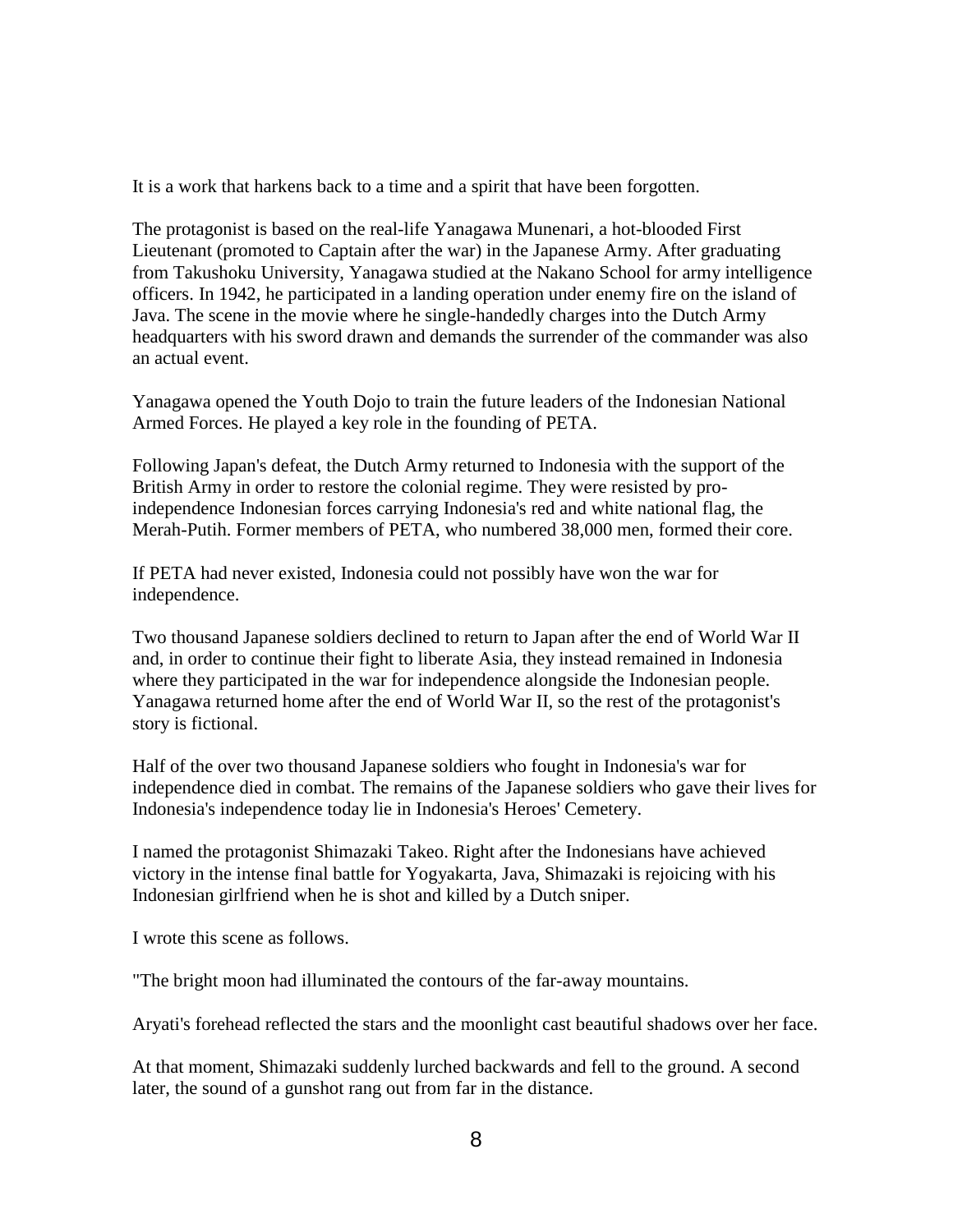'Takeo!', Aryati screamed. She picked up Shimazaki and cradled him on her lap. The bullet had hit him directly through his chest.

He had been shot by a sniper. The Indonesian side immediately returned fire. Over ten members of his unit dashed into the forest all at once in pursuit of the Dutch soldiers.

Nurhadi ran up to Shimazaki, but there was nothing he could do for him.

Shimazaki could only mumble, "Ryati", in a feeble voice.

'Takeo! Takeo! Don't leave me! Takeo!'

Tears poured down Aryati's nose and face.

Shimazaki gathered all his remaining strength and smiled faintly.

'Takeo! Hang in there. Your dream is a reality! Japan was defeated, but you have won!'

Aryati pressed her cheek against Shimazaki's again and again as Shimazaki faded away."

I meant Aryati's line to signify that Japan had lost the war as a country, but won the war as a people.

Ryati was Shimazaki's term of endearment for Aryati, and Nurhadi was a PETA member who had served alongside Shimazaki.

I went to Indonesia as the film "Merdeka 17805" was being shot on location. Vice Commander of the Indonesian Armed Forces Bambang Yudhoyono graciously allowed us to borrow two hundred soldiers for shooting scenes over a period of two months. Military museums also provided us with free use of contemporary weaponry like machine guns and rifles.

The film contains many battle scenes, but the untrained extras we had hired could not even march in file correctly, and we would never have been able to complete the film without the cooperation we had received from the Indonesian Armed Forces.

In front of the military museum in Jakarta, there is a Japanese, World War II-era Tachikawa Ki-9 Training Aircraft on display. The Tachikawa Ki-9 was a biplane that was affectionately known to the Japanese people as the "Red Dragonfly". Over the course of World War II, it was difficult to transport petroleum from Indonesia to the Japanese mainland, and so the training of pilots was undertaken in Indonesia.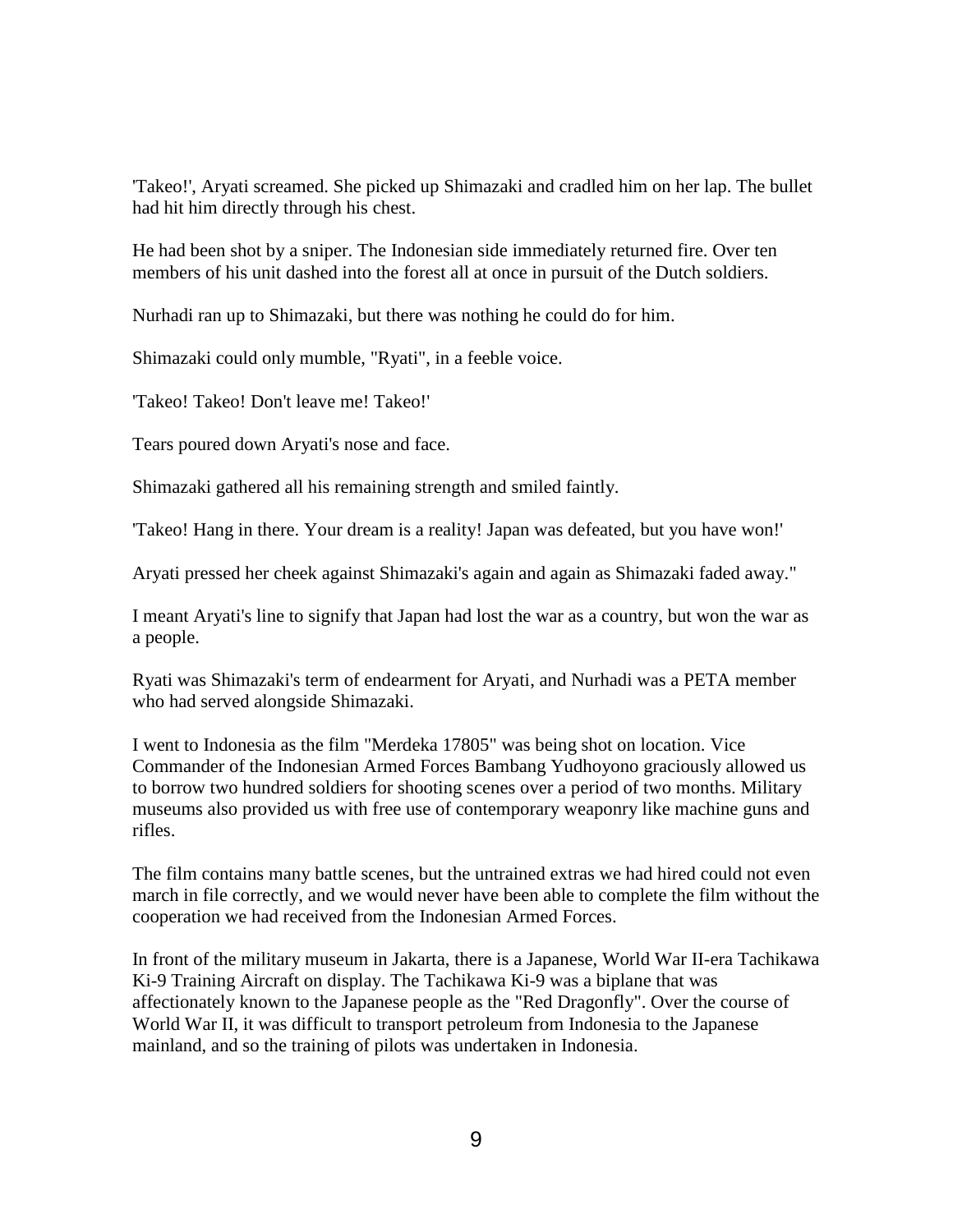The Japanese Army recruited young Indonesian volunteers, who were called "heiho", and taught them how to operate and maintain aircraft. After the end of World War II, Indonesia's pro-independence forces flew their Tachikawa Ki-9 aircraft above Dutch positions and dropped bombs on them by hand.

The bottom half of the Japanese sun flag on the fuselage of the Tachikawa Ki-9 at the military museum in Jakarta was repainted white in order to change it into an Indonesian flag.

Vice Commander of the Indonesian Armed Forces Bambang Yudhoyono was elected President of Indonesia in 2004.

Yanagawa Munenari's Youth Dojo was located in the city of Bogor on Java. The Youth Dojo expanded into a training facility for PETA officers.

Today there is a PETA Museum in Bogor in front of which stands, just like on Sudirman Street, a statue of General Sudirman.

The museum contains exhibits featuring weapons used by PETA as well as many documents, photographs, and artwork. Among them is a relief depicting Indonesian youth wrestling on sandbags under the guidance of a Japanese Army instructor.

In the film "Merdeka 17805", there is one scene in which even the Japanese Army noncommissioned officers, who are training Indonesian men on the grounds of the Youth Dojo, have stripped naked and are shouting "Fight until death!" with them in Indonesian.

## **King Sihanouk in the role of a Japanese soldier**

I have a close relationship with His Majesty King Sihanouk of Cambodia, and I know that he is not sparing in his praise for the conduct of the Japanese Army during World War II.

The King has made a hobby of directing and starring in his own movies.

In the year 1979, while he was in exile in North Korea, King Sihanouk produced and starred in the drama film "Rose of Bokor", made in a film studio in Pyongyang.

After the Vietnamese Army invaded Cambodia, the King fled abroad and divided his time between staying in Beijing and Pyongyang. When he travelled to Tokyo as a guest of the Japanese government, he always lodged at the Imperial Hotel.

One day I was invited to the hotel and, while being treated to wine, I listened to what the King had to say. It was at this time that I received a video of the film.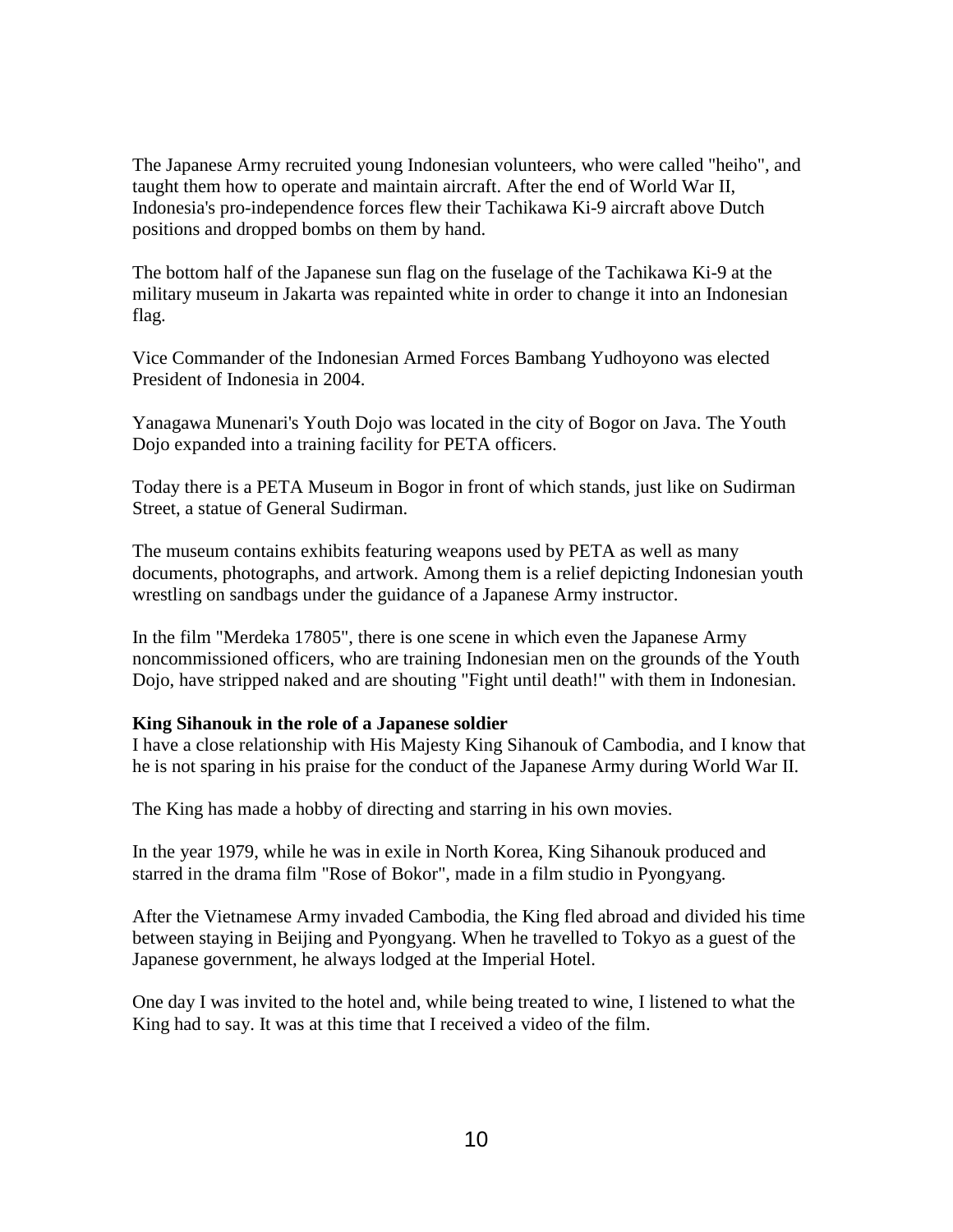King Sihanouk told me that at the preview screening, President Kim Il-sung, who was attending with his eldest son Secretary of the Central Committee Kim Jong-il, praised it as "a magnificent film".

The film starts with a portrait of President Kim Il-sung alongside subtitles praising his leadership. The story begins with the stationing of Japanese soldiers in Bokor, Cambodia.

The King plays as Colonel Hasegawa Ichiro, a unit leader in the Japanese Army, and the King's actual wife Queen Monique appears as Hasegawa's lover, the beautiful daughter of a powerful local man. The video's dialogue was dubbed into Korean, but there were also English subtitles for the benefit of foreign audiences.

The movie portrayed the Japanese Army as a highly disciplined force. The many Japanese soldiers appearing in the film were members of the North Korean Army mobilized as extras. When the Japanese Army came to Bokor, cheering crowds greeted them as "liberators".

The Japanese soldiers occupied the former headquarters of the French Army, took down the French Tricolor from its roof, and raised the flag of Japan in its place.

The extras of the North Korean Army strained to smile as they lined up and presented arms towards the Japanese flag. Then Colonel Hasegawa delivered a speech declaring that "Japan is fighting to liberate Asia." Hasegawa was presented throughout the film as being a gallant Japanese soldier with a military saber hanging on his belt.

There is a scene in which the Japanese Army fights with the French Army. The French commander was killed in combat and a funeral was held at a church on a small hill. Hasegawa also attended the funeral, and as the coffin was being lowered into the earth, Hasegawa stood in salute. As a soldier, he behaved courteously even towards his enemies.

Hasegawa had decorated the top of his office desk with a portrait of the Emperor in uniform riding on a white stallion. In the final days of the war, his aide-de-camp brought him a report informing him that an atomic bomb had been dropped on Hiroshima. Once his aidede-camp left the room, Hasegawa burst into tears and lamentation.

After receiving a communiqué about Japan's unconditional surrender to the Allies, Hasegawa went to the home of his lover, the daughter of a local magnate played by Queen Monique, and played a piece on the piano.

The piece was the Japanese folk song, "Cherry Blossoms, Cherry Blossoms". As Hasegawa's piano music plays, images appear one after another showing the cherry blossoms of springtime Japan in full bloom, the mountains and rivers of the Japanese autumn full of colored foliage, and the white snow of the Japanese winter.